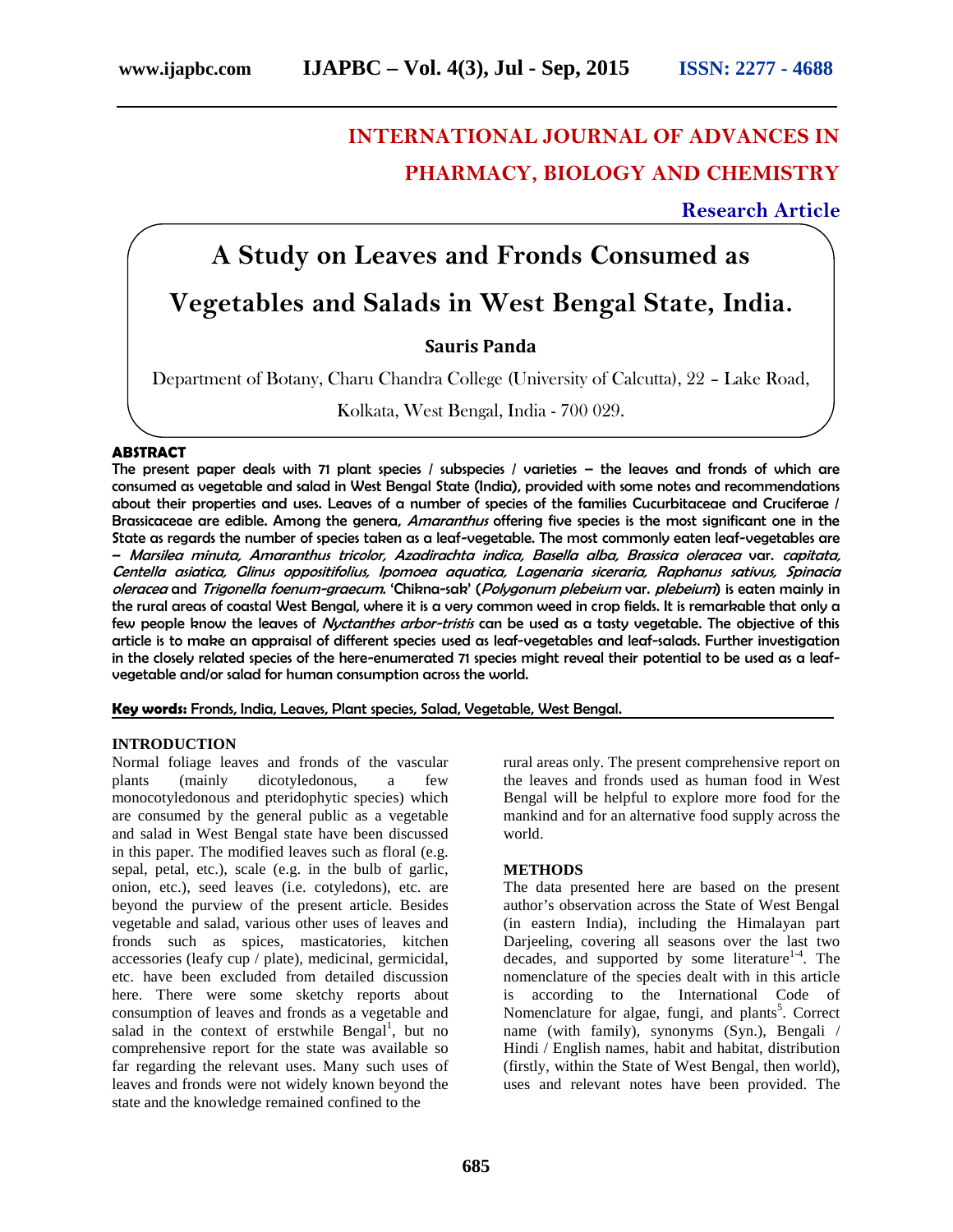species are enumerated in alphabetical order under 'observations' below.

# **OBSERVATIONS**

The observations on the relevant uses of fronds and leaves have been discussed under the two broad groups – pteridophytes and angiosperms, as follows:

# **Pteridophytes**

*Ampelopteris prolifera* (Retz.) Copel. (Thelypteridaceae).

Syn. – *Hemionitis prolifera* Retz., *Nephrodium proliferum* Keys

**Bengali & Hindi** – Dheki shak.

**Habit & Habitat** – A creeping and spreading herb, often rooting at the tips of the fronds. Fronds unipinnate. Sori along veins. It grows near water sources, edges of ponds and open moist places.

**Distribution** – Frequently found throughout the State, more common in the northern part. It is widely distributed in the tropics of the Old World, Africa, Madagascar, the Mascarene Islands, tropical mainland Asia to north-eastern Australia and New Caledonia.

**Uses & Notes** – Young tips of fronds, which keep on growing, are cooked and eaten in rural areas; those are aperient.

# *Blechnum orientale* L. (Blechnaceae).

Syn. – *Blechnum javanicum* Bl.

**Bengali** – Baro dheki shak. **Hindi** – Haththazori.

**Habit & Habitat** – A large, erect fern of hilly areas, with peculiar circinate vernation, grows up to *ca.* 6 m. Fronds pinnately compound. Sori linear, continuous along the costae. A terrestrial fern, usually grows in open sunny areas in hill slopes.

**Distribution** – Often seen growing in Terai, Duars and Darjeeling hills; not so common elsewhere. Throughout Asia, native to Australia.

**Uses & Notes** – Fresh fronds (also rhizomes) are cooked and consumed as a scarcity vegetable; the curry is believed to be very effective against constipation.

*Ceratopteris pteridoides* (Hook.) Hiern (Parkeriaceae / Pteridaceae).

Syn. – *Parkeria pteridoides* Hook.

**Bengali & Hindi** – Pani shak.

**Habit & Habitat** – Fronds dimorphic; sterile fronds usually simple, or palmately lobed, fertile fronds dissected. Sori protected by reflexed margin. An aquatic or semi-aquatic (fresh water) fern, often rooted on the substratum, prefers humus-rich deposits; also found in paddy fields.

**Distribution** – Occasionally seen across the State. The Indian subcontinent, Vietnam, China, Taiwan, Central, North and South America.

**Uses & Notes** – Fresh fronds, often with other fruit / stem-vegetables e.g. brinjal, potato, etc., are cooked and eaten in rural areas. The fresh fronds are also taken as a salad. This species is, however, less frequent than the following one – *C. thalictroides.*

### *Ceratopteris thalictroides* (L.) Brongn.

Syn. – *Acrostichum thalictroides* L.

**Bengali & Hindi** – Pani shak. **English** – Indian fern, Water fern, Oriental water-fern.

**Habit & Habitat** – A tufted fern. Fronds dimorphic; sterile fronds lanceolate or deltoid, fertile fronds linear and dissected. Sori protected by reflexed margin. An aquatic or semi-aquatic (fresh water) fern, often rooted on the substratum, also grows in submerged paddy fields.

**Distribution** – It is common throughout the State, more common in the northern part. Pan-tropical.

**Uses & Notes** – The frond is cooked and eaten in rural areas, also taken as a salad (rarely consumed in urban areas); a scarcity food. Tribal people in the State consider it a laxative food.

*Diplazium esculentum* (Retz.) Sw. (Athyriaceae). Syn. – *Hemionitis esculentum* Retz.

**Bengali & Hindi** – Dheki shak, Paloi shak.

**Habit & Habitat**– A herb or small shrub with stout caudex. Fronds bipinnate or tripinnate. Sori on both sides of the veins, with double indusia. The fern is common in moist and shady places, edges of water bodies, often along streams in undisturbed areas. It also grows in the homestead areas.

**Distribution** – Throughout the State, frequent in the northern part, particularly in Terai, Duars and Darjeeling hill areas. India, Bangladesh, China, Taiwan, Cambodia, Laos, Thailand, Vietnam, Malesia, South-East Asia and Japan; pan-tropical.

**Uses & Notes** – Young fronds are cooked (often with small shrimps and other vegetables such as potato, brinjal, gourd, etc.) and eaten as a tasty curry; also eaten in salads. It is said to be a good appetizer and effective against constipation and leprosy.

#### *Diplazium polypodioides* Bl.

Syn. – *Athyrium asperum* (Bl.) Milde

**Bengali & Hindi** – Dheki shak.

**Habit & Habitat** – A large fern, somewhat looking like a tree fern. Fronds bipinnate or tripinnatifid. Sori in two oblique linear rows, with thin indusia. The fern is common in rocky areas at higher elevations, usually in undisturbed pockets, along water courses, also found on the forest fringes in the foot hill areas.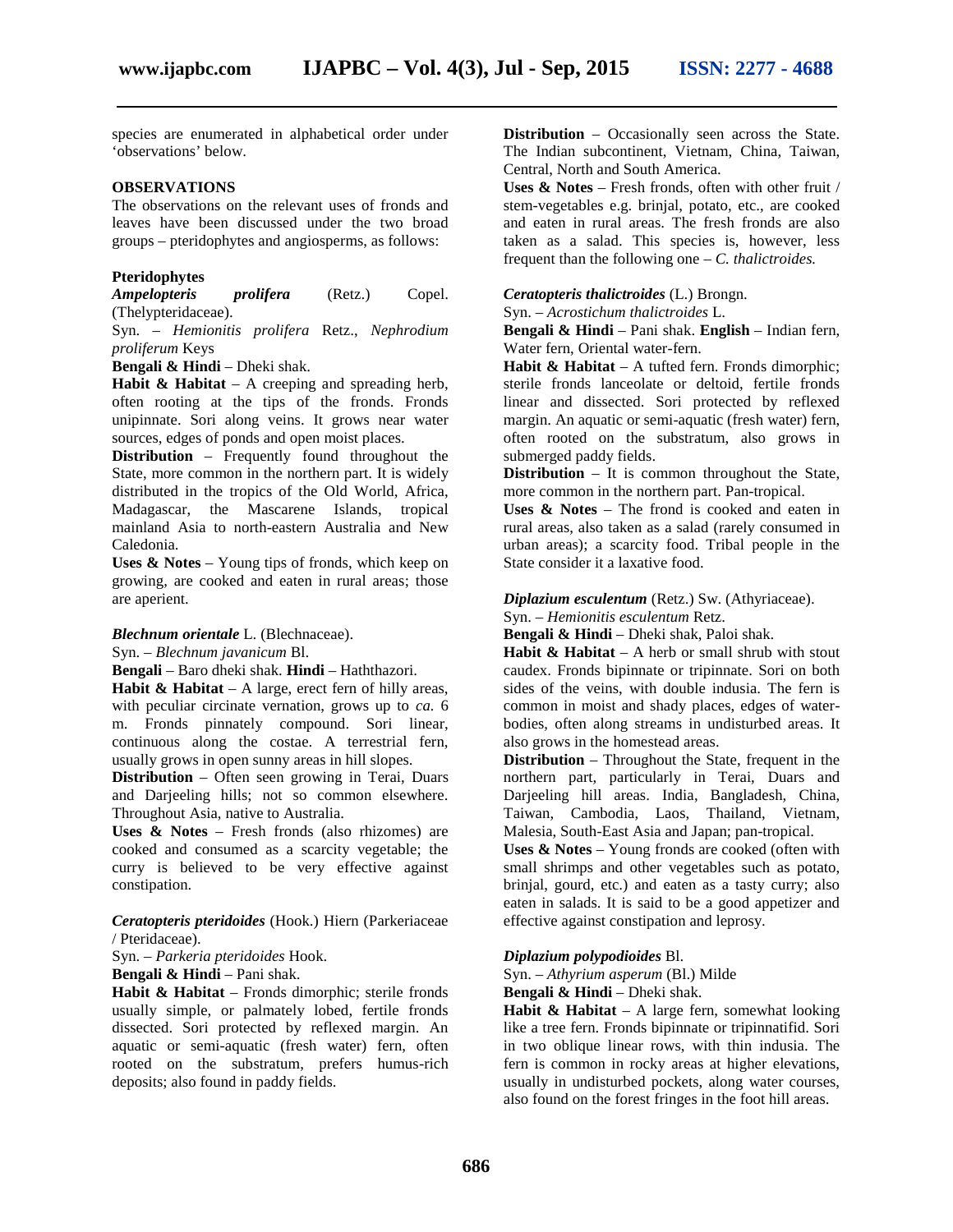**Distribution** – Particularly occurring in northern part of the State – Terai, Duars and Darjeeling hills. India, Bangladesh, Sri Lanka, Indo-China, Malesia, north to Taiwan.

**Uses & Notes** – Young fronds are cooked (often with small shrimps or dried fishes, and other vegetables such as potato, brinjal, gourd, etc.) and eaten as a tasty curry by the native people.

### *Marsilea minuta* L. (Marsileaceae).

Syn. – *Marsilea aegyptiaca* Wall.

**Bengali & Hindi** – Shusni shak. **English** – Dwarf water clover, Small water clover.

**Habit & Habitat** – A small fern, with creeping rhizome. Fronds quadrifoliolate, with a long stalk. Sporocarps many, wall hard. Sori enclosed in a sporocarp. An aquatic or semi-aquatic herb, grows at the edges of ponds and fresh water bodies, abundant in moist areas and paddy fields. Sporocarps are usually produced in amphibious condition.

**Distribution** – It is very common across the State. Throughout the tropical regions of Asia and Africa, lately introduced to the New World; widely cultivated as well.

**Uses & Notes** – The fronds are cooked (mostly boiled, then fried with mustard oil) and eaten. It has a special taste and flavour – a very popular leaf vegetable, and commonly consumed both in rural and urban areas. Many of the floras refer this plant to *M.* quadrifolia L., which occurs only in Kashmir<sup>3</sup>.

### **Angiosperms**

*Allium cepa* L. (Liliaceae).

**Bengali & Hindi** – Pyanj. **English** – Onion.

**Habit & Habitat** – A bulbous small herb. Terrestrial, prefers loamy soil.

**Distribution** – Throughout the State. Widely cultivated in the Indian subcontinent and most parts of the world; in tropical regions, it is cultivated mainly in winter months for commercial purposes – for their leaves and bulbs.

**Uses & Notes** – The leaves are popularly eaten as a vegetable, also used as a spice for having spicy flavour. Local people believe it is an energetic leaf vegetable.

### *Allium sativum* L.

**Bengali** – Rosun. **Hindi** – Lasan. **English** – Garlic. **Habit & Habitat** – A bulbous small herb. Terrestrial, prefers loamy soil.

**Distribution** – Throughout the State. Widely cultivated in the Indian subcontinent and most parts of the world; in tropical regions it is cultivated particularly in winter months for commercial purposes – for their leaves and bulbs.

**Uses & Notes** – Like *A. cepa,* the leaves of *A. sativum* are also commonly taken as a vegetable and spice, especially during the cold season. The garlic leaves and bulbs are stimulant and have tremendous medicinal properties for which it is considered as 'ambrosia' (in Bengali it is called "mortyer amrita").

*Amaranthus blitum* L. var. *oleracea* Duthie (Amaranthaceae).

**Bengali** – Sada-notey, Sada-notia, Notiya shak. **Hindi** – Chaulai, Marsa, Natiya sag.

**English** – White Amaranth.

**Habit & Habitat** – A tall, stout, succulent, annual herb. It grows well in loamy soil, in sunny areas.

**Distribution** – Cultivated in many areas. India, Bangladesh, Sri Lanka, cultivated elsewhere in the tropics.

**Uses & Notes** – Leaves are cooked and eaten. The herb is fairly rich in minerals<sup>3</sup>. The older plants  $\ell$ leaves are fed to the cattle.

## *Amaranthus caudatus* L.

**Bengali** – Ramdana-maris. **Hindi** – Ramadana. **English** – Cat-tail, Inca Wheat, "Love Lies Bleeding", Tumble weed.

**Habit & Habitat** – An erect herb, stem striate, tinged with purple. It grows well in moist loamy soil in sunny areas.

**Distribution** – Occasionally cultivated as an ornamental in the State, sometimes a garden escape; not seen in the wild. India, elsewhere in the tropics.

**Uses & Notes** – Used as a pot-herb; tender leaves are occasionally cooked and eaten.

# *Amaranthus spinosus* L.

**Bengali** – Kanta-notey, Kanta-maris shak. **Hindi** – Kantaili chaulai. **English** – Prickly Amaranth.

**Habit & Habitat** – An erect, prickly, annual herb. The plant is common in wastelands, cultivated fields, ditches, edges of forests, around building sites, in open areas, etc.

**Distribution** – Throughout the plains. The Indian subcontinent and cosmopolitan in warmer regions; of presumed American origin. Cultivated and naturalized.

**Uses & Notes** – A tasty curry is prepared with its leaves and tender stems along with other vegetables; sometimes cooked with small shrimps. It is said to cure night blindness.

# *Amaranthus tricolor* L.

Syn. – *A. tristis* L., *A. gangeticus* L., *A. polygamus* L., *A. mangostanus* L.

**Bengali** – Lal shak, Lal-notey, Lal-maris. **Hindi** – Lal sag. **English** – Joseph's Coat.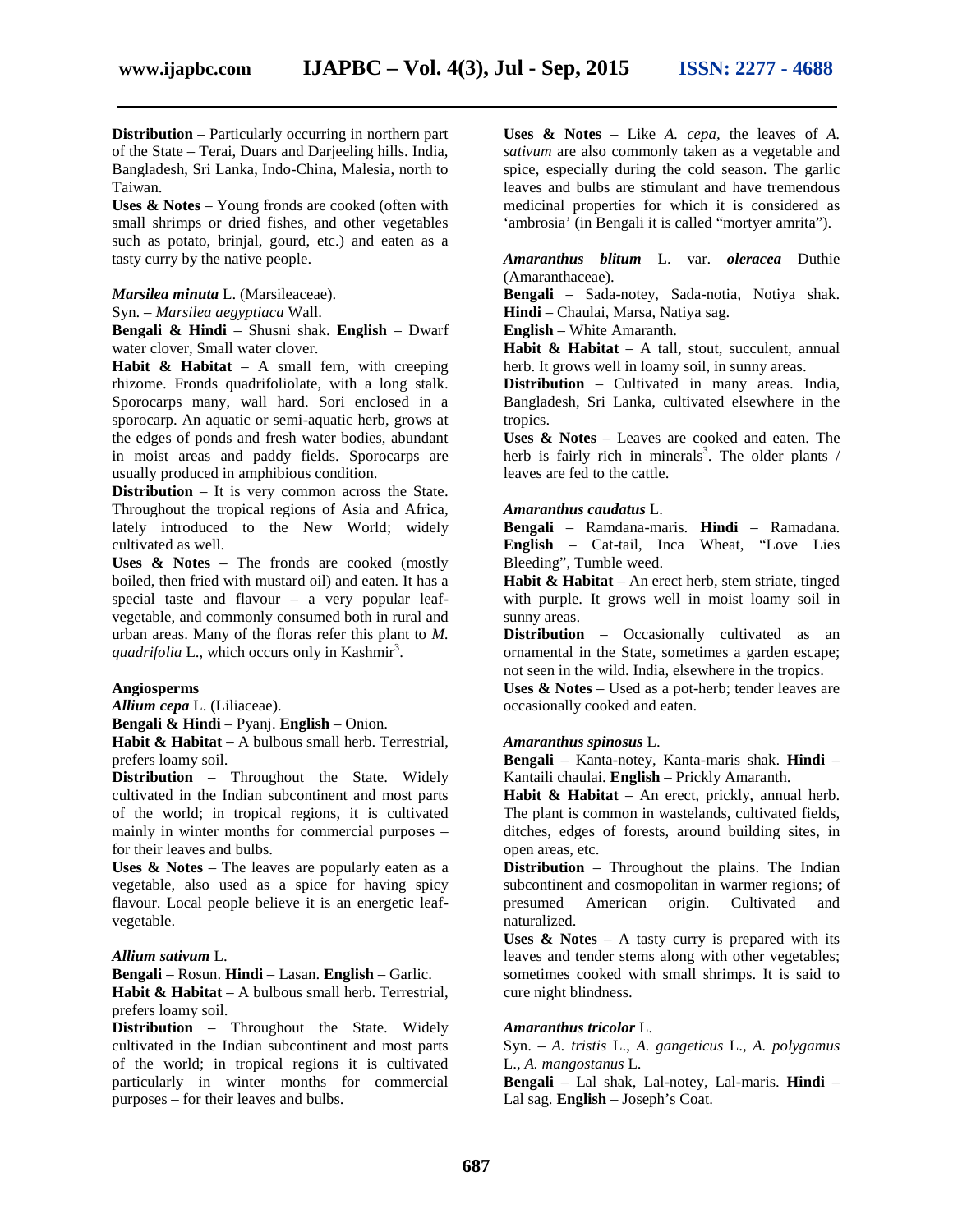**Habit & Habitat** – An erect, much leafy, stout, annual herb; very variable in shape, size and colour of leaves. It prefers moist loamy soil in open sunny areas, also found in waste places, roadside ditches, etc.

**Distribution** – Commonly cultivated throughout the plains. The Indian subcontinent, throughout the tropics of South and South-East Asia; native area blurred by cultivation; introduced and/or cultivated in Africa, West Indies, etc.

**Uses & Notes** – The leaves and tender shoots are preferably fried or a curry is prepared with other vegetables such as potato, brinjal, etc.; tasty and sweetish, it is a very popular vegetable in the State. It is rich in Vitamin A (2,500-11,000 I.U. / 100 g) and Vitamin C (173 mg / 100 g), and contains fatty oil<sup>3</sup>. Forms with purplish coloured leaves are often grown as an ornamental.

# *Amaranthus viridis* L., *pro parte, excl. syn.*

Syn. – *A. gracilis* Desf.

**Bengali** – Ban-notey, Tuntuni-notey. **Hindi** – Jangli Chaulai. **English** – Green or Wild Amaranth.

**Habit & Habitat** – An erect, slender, glabrous, annual herb; stem often tinged with purple. It is common in wastelands, along roads, in open areas, sometimes a weed of cultivation.

**Distribution** – Throughout the plains. Pantropics; wild and sometimes cultivated.

**Uses & Notes** – Leaves are cooked and eaten – tasty and little sweetish (like spinach). Also, used as cattle fodder.

# *Andrographis paniculata* (N. Burm.) Wall. *ex* Nees (Acanthaceae).

Syn. – *Justicia paniculata* N. Burm.

**Bengali** – Kalmegh (also called 'Badmouri' in some villages). **Hindi** – Kirayat, Mahatita. **English** – Creat. **Habit & Habitat** – An erect, much branched, annual herb. It is common in open places, forest clearings, on slopes, between rock boulders, etc.

**Distribution** – In all the districts. India, Bangladesh, Sri Lanka. Wild and cultivated.

**Uses & Notes** – The leaf (and the whole plant) is extremely bitter in taste, occasionally pasted and fried to prepare 'badas', and few leaves are added to other vegetables to make a bitter curry – an appetizer. The plant is anthelmintic and very effective against ailments of liver.

*Azadirachta indica* A. Juss. (Meliaceae). Syn. – *Melia azadirachta* L.

**Bengali & Hindi** – Nim. **English** – The Margosa or Neem tree.

**Habit & Habitat** – A medium to large, deciduous tree, with dark and bitter wood. It is a mesophyte.

**Distribution** – Commonly planted throughout the plains, from coastal belt northwards to Terai-Duars. It is a native of Myanmar, China and India; naturalized throughout the area extending to Malaysia.

**Uses & Notes** – Tender leaves, bitter in taste, are fried or made curries (with other vegetables, e.g. potato, brinjal, fruits of the Drumstick tree – *Moringa oleifera,* etc.), which have a typical mild flavour, and are popularly served as a starter in lunch (bitter dishes are usually avoided in dinner). However, those should not be eaten frequently, as it may cause stomach upset.

# *Bacopa monnieri* (L.) Penn. (Scrophulariaceae).

Syn. – *Lysimachia monnieri* L., *Bramia indica* Lam., *Herpestis monnieria* Kunth., *nom. illeg.*

**Bengali** – Brahmi shak. **Hindi** – Brahmi sag. **English** – Thyme Leaved Gratiola.

**Habit & Habitat** – A creeping-ascending, perennial, semi-succulent herb, rooting at the nodes. Found in marshy places.

**Distribution** – Common all over the plains. Pantropical.

**Uses & Notes** – Leaves are occasionally made curries. Leaf-juice is famous as a brain tonic, it improves intellect. It contains alkaloids – brahmine and herpestine, and a saponin – hersaponin, which has cardio-tonic action.

# *Basella alba* L. (Basellaceae).

Syn. – *B. rubra* L.

**Bengali** – Pui, Pui shak, Bon-pui. **Hindi** – Poi sag. **English** – Indian Spinach, Malabar Spinach, Ceylon Spinach, Climbing / Creeping Spinach, Vine Spinach. Habit & Habitat – A perfectly glabrous, branched, twinning or creeping, fleshy and succulent, perennial herb; stems purplish or greenish. It can grow in a wide range of soils – loamy, clayey, lateritic, sandy and rocky situations.

**Distribution** – Abundant in the plains, occasionally found at a very high altitude; mostly cultivated, sometimes escaped, rarely wild. It is widely cultivated in the Indian subcontinent, tropical Asia, Africa and America. *B. alba* – is native to the Indian subcontinent, South-East Asia and New Guinea.

**Uses & Notes** – The mucilaginous leaves and stems make a delicious curry (often with potato and gourd), which is nutritious and it can remove constipation; very commonly eaten both in rural and urban areas.

*Benincasa hispida* (Thunb.) Cogn. (Cucurbitaceae). Syn. – *B. cerifera* Savi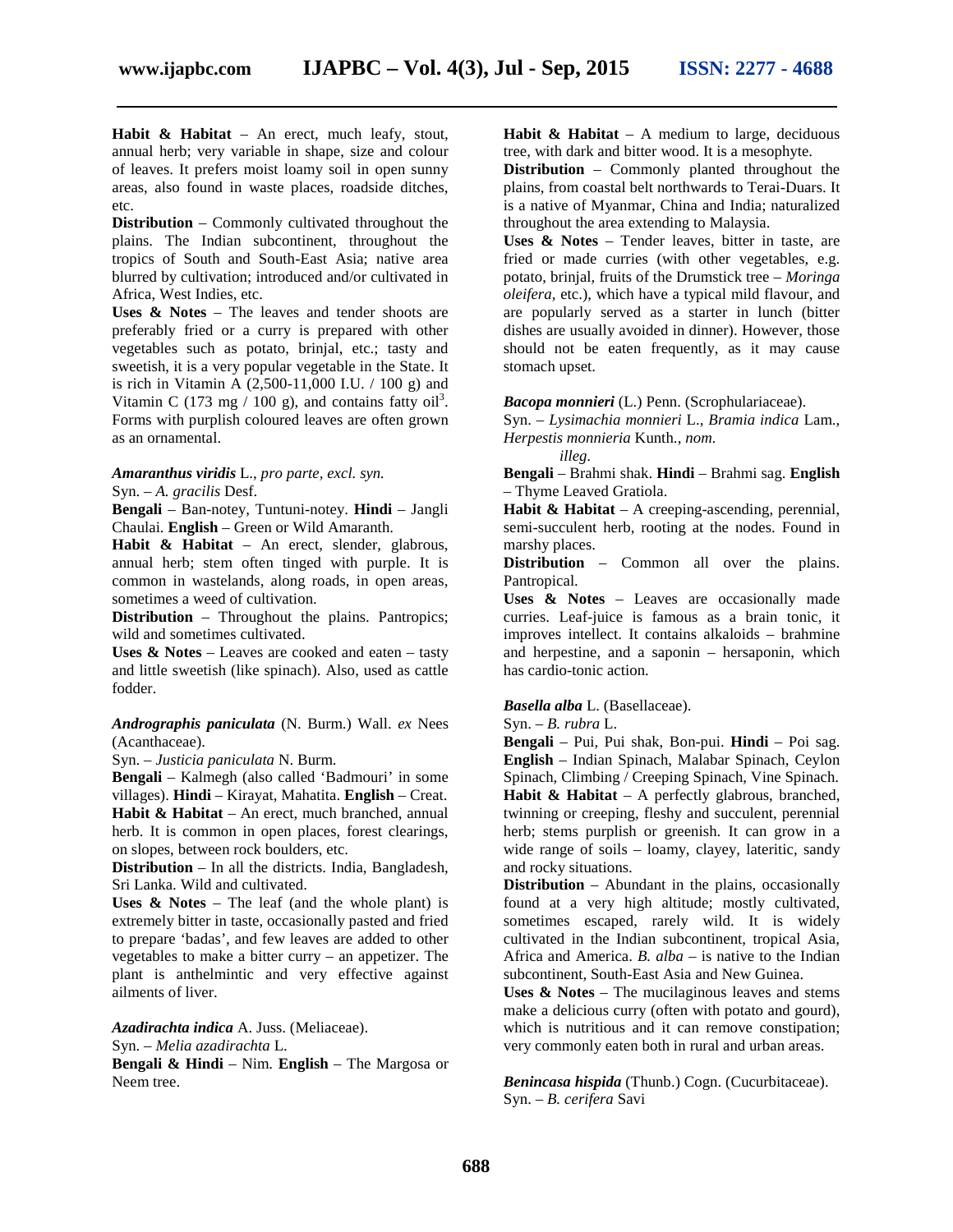**Bengali** – Chal kumra. **Hindi** – Petha. **English** – Ash

Gourd.

**Habit & Habitat** – A large climber. It grows best in humus rich loamy soil, also found in other soils.

**Distribution** – Cultivated generally. India, Bangladesh, elsewhere in the tropics.

**Uses & Notes** – Chiefly cultivated for its fruit vegetable; the leaves and stems are also cooked and eaten.

*Boerhavia repens* L. (Nyctaginaceae).

**Bengali** – Punni-shak, Punarnaba. **Hindi** – Sant. **English** – Spreading Hog-weed.

**Habit & Habitat** – A diffusely branched creeping herb. It is common in waste places, roadsides, dry or moist open areas, post-harvest paddy fields, secondary forests, etc.

**Distribution** – Common throughout the State. Pantropics.

**Uses & Notes** – The leaves are commonly cooked and eaten, little sweetish curry. Active constituent is an alkaloid – punarnavine. The correct spelling of the genus is *Boerhavia,* not *Boerhaavia,* since Linnaeus used the former.

*Brassica juncea* (L.) Czern. (Cruciferae / Brassicaceae).

Syn. – *Sinapis juncea* L.

**Bengali** – Rai-sarisha, Chanchi, Jhuni. **Hindi** – Rai. **English** – Indian Red Mustard.

**Habit & Habitat** – An erect, annual herb. It can grow in a variety of soils, e.g. loam, clay, laterite, etc. **Distribution** – Cultivated, also found as an escape in waste places and fields. India, Bangladesh, China, cultivated across the world.

**Uses & Notes** – Leaves are prepared delicious curries (having a typical flavour), which is said to be nutritious; also pickled.

*Brassica nigra* (L.) Koch

Syn. – *Sinapis nigra* L.

**Bengali** – Kalo rai. **Hindi** – Banarasi rai. **English** – Black or True Mustard.

**Habit & Habitat** – An erect, annual herb. It can be grown well in loam, clay, etc.

**Distribution** – Cultivated, also found as an escape. It is grown throughout the world.

**Uses & Notes** – Young leaves consumed as a vegetable. Seedlings are added to salads.

*Brassica oleracea* L. var. *capitata* L.

**Bengali** – Bandha-kofi, Bandha. **Hindi** – Band-gobi, Patta-gobhi. **English** – Cabbage.

**Habit & Habitat** – A stout, annual herb. It can be grown in various soil types, e.g. loam, clay, rocky, saline, etc.

**Distribution** – Thoroughly cultivated across the State. It is cultivated worldwide; native to the Mediterranean region.

**Uses & Notes** – The leaves are one of the most popular vegetables in West Bengal; usually cooked, sometimes eaten as a salad. Red cabbage is preferred for pickling. A large number of cabbage varieties are now cultivated in West Bengal. The red cultivars are a fairly good source of vitamins A, B and C and minerals. Normally, it is a cold season crop; sometimes leaves are preserved dried for use in out of season. Also used as feed for livestock and chicken.

*Brassica rapa* L. ssp. *campestris* (L.) Clapham var. *campestris*

Syn. – *B. rapa* L., *B. campestris* L., *Sinapis dichotoma* Roxb.

**Bengali** – Kalo sorsey. **Hindi** – Kala sarson. **English** – Black Mustard.

**Habit & Habitat** – An erect, annual, glaucous herb, roots tuberous. It can grow in diverse soil types, e.g. loam, clay, rocky, etc.

**Distribution** – Cultivated, also found as an escape in waste places and fields. It is cultivated throughout the world; native to the Mediterranean region.

**Uses & Notes** – Leaves are employed to make a tasty curry. The leaves of *Brassica rapa* L. ssp. *campestris* (L.) Clapham var. *glauca* (Roxb.) Watt. (Hindi – Pila sarson sag) is also commonly cultivated and used as a vegetable.

*Centella asiatica* (L.) Urban (Umbelliferae / Apiaceae).

Syn. – *Hydrocotyle asiatica* L.

**Bengali** – Thankuni. **Hindi** – Thol-khuri sag. **English** – Indian Pennywort.

**Habit & Habitat** – A prostrate or creeping herb, with perennial root stock, rooting at nodes. It prefers wet places, near nalas, ponds, at river banks, etc.

**Distribution** – Common throughout the plains, less common at higher elevations. It is widespread in warmer regions of the world; also cultivated.

**Uses & Notes** – Leaves are pasted and made 'badas' / curries / soups, which has a pleasant flavour and taste, are good for liver and blood as well. Also, used as a salad. It is one of the most popular leaf vegetables, and eaten throughout the State.

# *Chenopodium album* L. (Chenopodiaceae).

**Bengali** – Betho-shak, Bethua-shak. **Hindi** – Bathua sag. **English** – Lamb's Quarters, Goose foot, Fat-hen.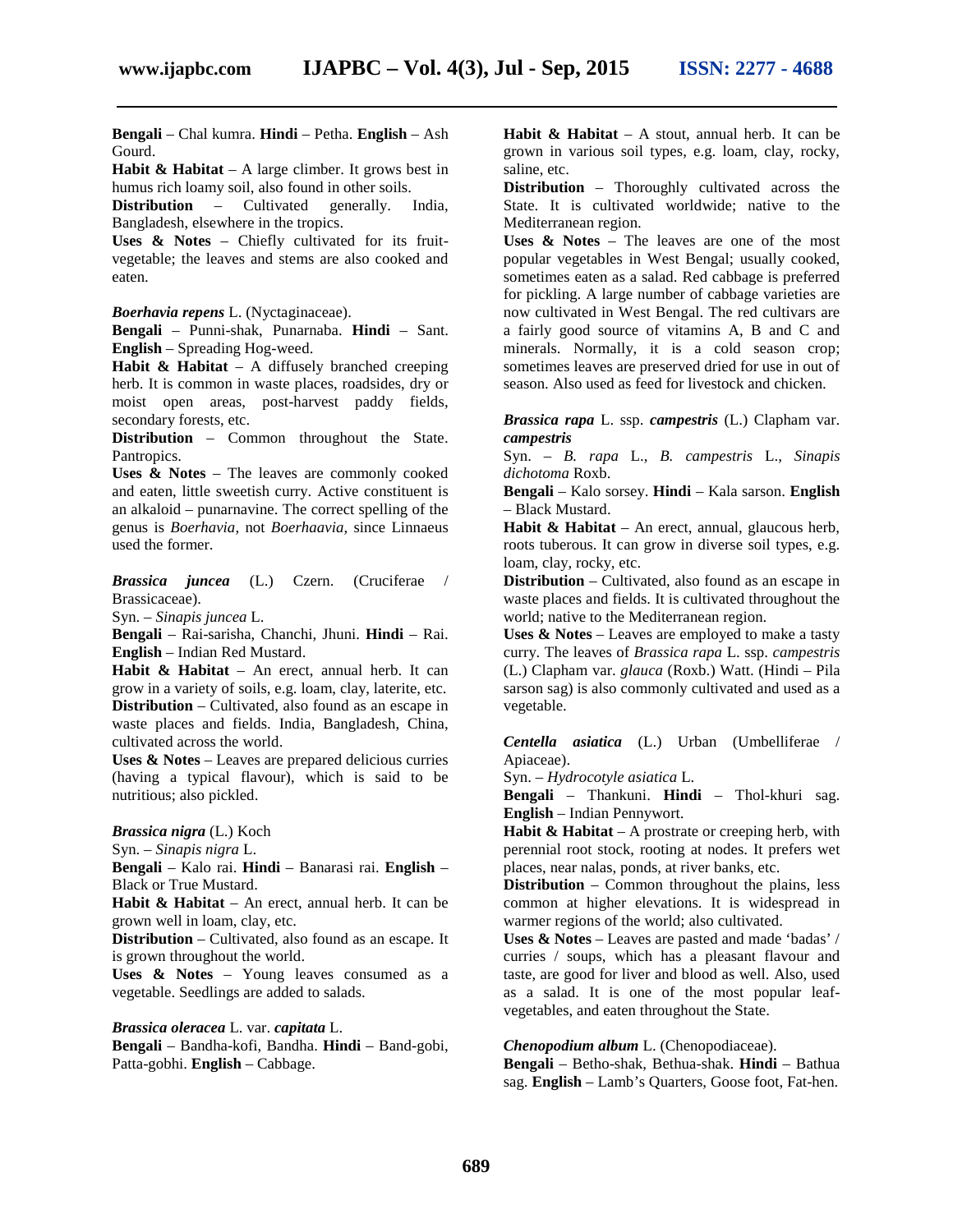**Habit & Habitat** – An erect or ascending, annual herb; leaves variable in shape and size, white mealy when young. Often a weed in cultivated ground and found in waste places.

**Distribution** – In all districts in the plains, commonly cultivated in winter months (Dec.– Jan.). The Indian subcontinent; a native of Europe.

**Uses & Notes** – The leaves are cooked and eaten; the curry is said to be laxative and anthelmintic. The plant contains carotene and Vitamin C. The closely related species – *C. ambrosioides* L. (English name – Mexican tea), which is also a common weed in the State, however, is not seen to be eaten as a vegetable.

*Cicer arietinum* L. (Leguminosae / Fabaceae).

**Bengali** – Chola. **Hindi** – Chana, Choley. **English** – The Gram, Bengal Gram, Chick-Pea.

**Habit & Habitat** – A small herb. It grows well in loamy soil, and improves fertility of the land.

**Distribution** – Cultivated in the plains. *C. arietinum* – originated in South-East Turkey. It is now cultivated in the warmer regions worldwide.

Uses & Notes – Leaves, with other vegetables e.g. potato, brinjal etc., are made a curry, which is said to be nutritious.

*Citrullus lanatus* (Thunb.) Matsum. *et* Nakai (Cucurbitaceae).

Syn. – *C. vulgaris* Schrad.

**Bengali & Hindi** – Tarbuj, Tarmuj. **English** – The Water-Melon.

**Habit & Habitat** – An annual creeper. Best yield is in sandy and loamy soils.

**Distribution** – Thoroughly cultivated in the plains, particularly along the coastal zones. It is a native of South-West Africa; now widely cultivated in the warmer world for its fascinating fruit.

Uses & Notes – Young leaves are pasted and made 'badas' (local cakes) and curries are eaten mainly in villages. After harvest of fruits, the plant is fed to the cattle.

*Coccinia grandis* (L.) Voigt (Cucurbitaceae).

Syn. – *Bryonia grandis* L., *Cephalandra indica* (Wt. *et* Arn.) Naud.

**Bengali** – Telakucha, Bon-kundri. **Hindi** – Ban kundri. **English** – Ivy gourd.

Habit & Habitat – A monoecious, climbing herb. It grows best in moderate climate.

**Distribution** – Frequently found on the hedges, in waste places, in the outskirts of villages, etc. Pantropical.

**Uses & Notes** – Leaves are pasted (preferably with potato) and made 'badas', which are little bitter but tasty, served as an appetizer; also made curries and

given in soups. It is good for liver and is effective against bilious affections, usually taken after stomach upsets.

# *Colocasia esculenta* (L.) Schott (Araceae).

Syn. – *Arum esculentum* L., *C. antiquorum* Schott

**Bengali** – Kachu shak. **Hindi** – Saru sag, Arvi. **English** – Cocoyam.

**Habit & Habitat** – A rhizomatous, erect, perennial, succulent herb. A water-loving plant; it grows abundantly in marshy places, edges of water bodies, along the banks of nalahs, streams, etc.

**Distribution** – Common throughout the State, less common at higher elevations. India, Bangladesh, Nepal, Sri Lanka. Widely cultivated, often seen to escape. Now many cultivars are grown.

**Uses & Notes** – Young leaves (and especially the rhizomes) are cooked and eaten; sometimes cooked with small shrimps or preferably with the head portion of the Hilsa fish.

#### *Corchorus capsularis* L.(Tiliaceae).

**Bengali** – Tita-pat shak. **Hindi** – Narcha sag. **English** – White Jute.

**Habit & Habitat** – A slender, unbranched undershrub. It grows best in loam.

**Distribution** – Cultivated in various parts of the State. The Indian subcontinent and cultivated in tropical countries. Also, found in waste places as an escape from cultivation.

**Uses & Notes** – Young leaves, bitter in taste, are prepared curries with other vegetables, also pasted to make 'badas' usually served as a starter.

#### *Corchorus olitorius* L.

**Bengali** – Mitha-pat shak, Desi-pat. **Hindi** – Mitha pat sag. **English** – Jew's Mallow.

**Habit & Habitat** – A slender, unbranched undershrub. It grows best in loam.

**Distribution** – Cultivated in the plains (like *C. capsularis*). The Indian subcontinent, Africa and cultivated elsewhere in the tropics. Also, found in waste places as an escape from cultivation.

**Uses & Notes** – Young leaves, which are sweetish, are prepared delicious curries with other vegetables, e.g. potato, gourd, brinjal, etc.

*Coriandrum sativum* L. (Umbelliferae / Apiaceae).

**Bengali** – Dhonia-pata, Dhoney-pata. **Hindi** – Dhanya-patta. **English** – Coriander.

**Habit & Habitat** – A glabrous, aromatic, annual herb. It prefers to grow in loamy soil.

**Distribution** – Cultivated across the State all the year round, particularly in winter months (Dec. – Jan.).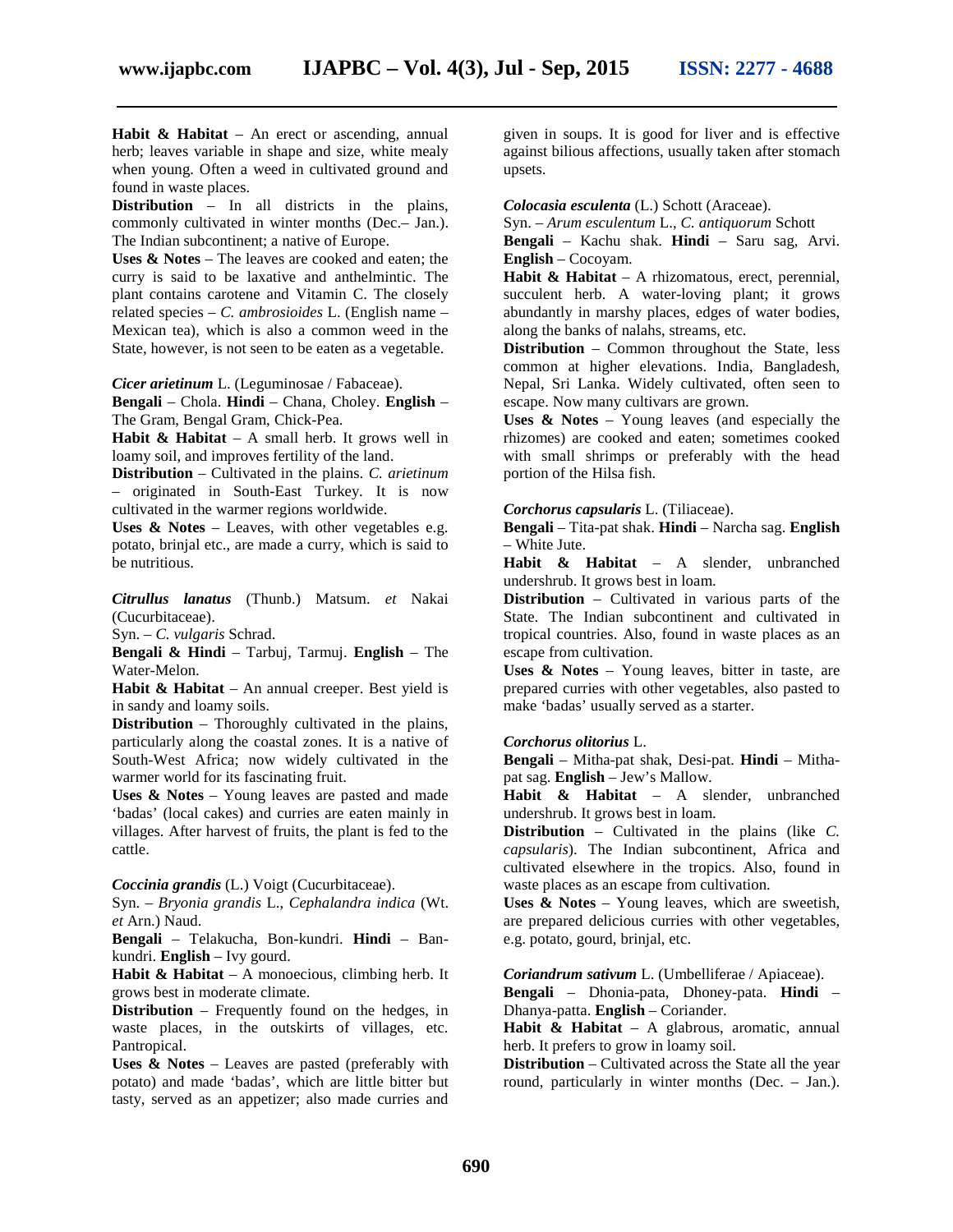Widely cultivated throughout the Indian subcontinent.

**Uses & Notes** – The leaves are added to curries (as a flavouring agent), prepared chutneys and sauces, also used as a salad; consumed throughout the State.

*Cucumis melo* L. var. *melo* (Cucurbitaceae).

**Bengali** – Kharbuj, Kharmuj. **Hindi** – Kharbuja.

**English** – Musk Melon, Sweet Melon.

**Habit & Habitat** – An annual creeper. It prefers sandy and loamy soils.

**Distribution** – Commonly cultivated in the plains. It is widely cultivated in the tropics.

**Uses & Notes** – Leaves are cooked and eaten especially in rural areas. Leaves of *C. melo* L. var. *momordica* Duthie *et* Fuller (Bengali & Hindi – Phuti) and *C. melo* L. var. *utilissimus* Duthie *et* Fuller (Bengali – Kakur; Hindi – Kakri; English – Snake Cucumber) are also sometimes used as a vegetable.

*Cucumis sativus* L.

**Bengali** – Sasa, Khira. **Hindi** – Khira. **English** – Cucumber.

**Habit & Habitat** – An annual creeper. It prefers sandy and loamy soils.

**Distribution** – Widely cultivated. Pantropical in cultivation.

**Uses & Notes** – Leaves are occasionally used as a vegetable. Now different cultivars of *C. sativus* are grown; their leaves are also cooked and eaten.

*Cucurbita maxima* Duch. *ex* Lam. (Cucurbitaceae). **Bengali** – (Misti-) Kumra / Kumro. **Hindi** – Mitha kaddu. **English** – The Gourd, Red Gourd.

**Habit & Habitat** – An annual creeper or climber. It can be grown well in loam, clay, etc.

**Distribution** – Cultivated abundantly in the plains, sometimes at higher elevations. India, Bangladesh, cultivated elsewhere in the tropics.

**Uses & Notes** – Young leaves are often cooked with other vegetables and eaten; rarely eaten as a salad.

*Cucurbita moschata* Duch. *ex* Poir.

**Bengali & Hindi** – Safra kumrah.

**Habit & Habitat** – An annual creeper or climber. It prefers loam and sand.

**Distribution** – Cultivated. India, Bangladesh, elsewhere in the tropics.

**Uses & Notes** – Tender shoots are cooked and eaten especially in rural areas.

# *Cucurbita pepo* L.

**Bengali** – Sada-kumra, Gol-lau. **Hindi** – Safed kaddu. **English** – The Pumpkin, Field Pumpkin.

**Habit & Habitat** – An annual creeper or climber. It grows well in loam, clay, red-soil, etc.

**Distribution** – Cultivated generally. India, Bangladesh, elsewhere in the tropics.

**Uses & Notes** – Young leaves and stems are cooked and eaten.

*Dregea volubilis* (L. f.) Benth. *ex* Hook. f. (Asclepiadaceae). Syn. – *Asclepias volubilis* L. f., *Wattakaka volubilis* (L. f.) Stapf

**Bengali** – Titakunga. **Hindi** – Nak-chhikni.

**Habit & Habitat** – A stout, perennial climber. Found in scrub forests, along roads on bushes.

**Distribution** – Common in the plains. India, Bangladesh, Sri Lanka, Java, Malaysia, China, Taiwan.

**Uses & Notes** – Young leaves are sometimes made curries with other vegetables and eaten in rural areas.

*Enydra fluctuans* Lour. (Compositae / Asteraceae). **Bengali** – Hingcha. **Hindi** – Harkuch.

**Habit & Habitat** – A glabrous, perennial herb. It grows in aquatic to semi-aquatic (fresh water) and marshy areas; very common at the edges of ponds, lakes, rivers, etc.

**Distribution** – Common throughout the plains, less common at higher elevations. Tropical Asia and Africa.

**Uses & Notes** – Slightly bitter in taste, the leaves and young shoots are cooked and eaten; the curry is said to be a good blood purifier and appetizer; also used in salads. The correct spelling of the genus is *Enydra*, and not *Enhydra* as published in some literature.

*Glinus lotoides* L. (Aizoaceae / Molluginaceae).

Syn. – *Mollugo hirta* Thunb., *M. lotoides* (L.) O. Ktze.

**Bengali** – Dusera shak. **Hindi** – Gandibudi sag. **Habit & Habitat** – An annual herb. Found in open areas, waste places, cultivated fields, rangelands, etc. **Distribution** – Common in the plains. Pantropical.

**Uses & Notes** – Tender shoots are eaten as a vegetable in rural areas, when reeling with food crisis.

*Glinus oppositifolius* (L.) A. DC.

Syn. – *Mollugo oppositifolia* L., *M. spergula* L.

**Bengali** – Gima shak. **Hindi** – Jima sag.

Habit & Habitat – An annual, creeping-ascending herb. Found in open areas, waste places, cultivated fields, around ponds, etc.

**Distribution** – Common in the plains. Pantropical; also, cultivated.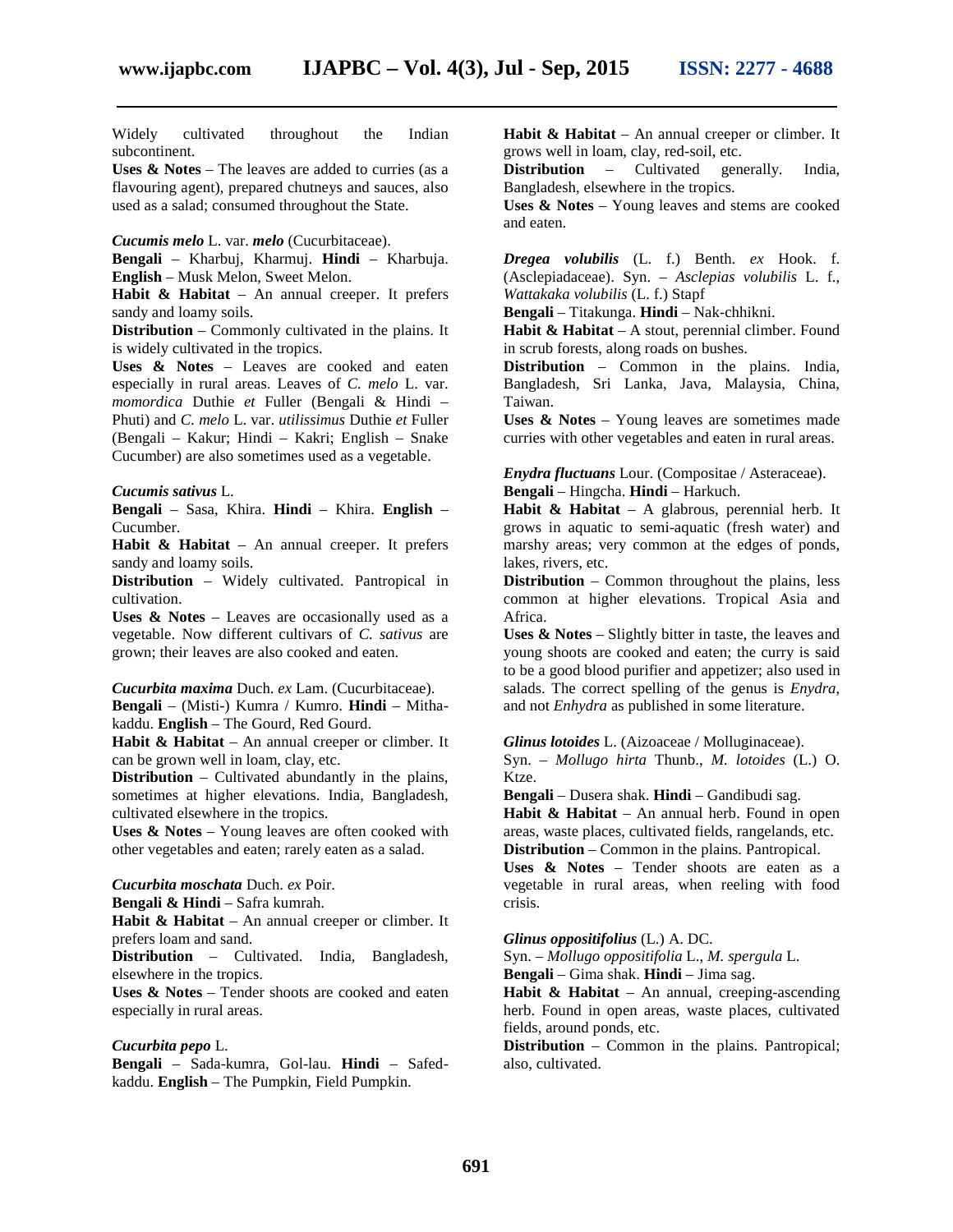**Uses & Notes** – Tender shoots, bitter in taste, are made curries or 'badas' with other vegetables, served as an appetizer; considered stomachic as well.

# *Hygrophila schulli* (Ham.) M.R. & S.M. Almeida (Acanthaceae).

Syn. – *Bahel schulli* Ham., *Asteracantha longifolia* (L.) Nees, *Hygrophila auriculata* (K. Schum.) Heine, *H. spinosa* T. Anders.

**Bengali** – Kulekhara. **Hindi** – Gokhula kanta, Kanta kulika.

**Habit & Habitat** – An erect, hispid herb, with dense whorls of spines. An aquatic or semi-aquatic plant, common in ditches, moist / marshy places, along the edges of ponds and other fresh water bodies, post harvest paddy fields, etc.

**Distribution** – Common throughout the State, uncommon at higher elevations in Darjeeling. India, Bangladesh, Sri Lanka, Africa. A wild species, sometimes cultivated as it is a frequent vegetable particularly in rural areas.

**Uses & Notes** – Leaves and young stems are cooked and eaten, good in taste. Remarkably, its fresh leafjuice (also curry) is an effective blood purifier and is highly anti-anaemic, therefore usually eaten after malaria<sup>6</sup>.

*Ipomoea aquatica* Forssk. (Convolvulaceae). Syn. – *I. reptans* Poir.

**Bengali** – Kolmi shak. **Hindi** – Kalmi sag, Karmi, Patua sag. **English** – Swamp cabbage, Water spinach. **Habit & Habitat** – A creeping herb, stem elongated, internodes hollow, emitting roots at the nodes. Aquatic or semi-aquatic (usually fresh water), often floating on the surface of ponds, marshes, etc. or prostrate on wet mud, where water has recently stood. **Distribution** – Very common in the plains. India, Bangladesh, Pakistan, Sri Lanka; a native of Old World tropics. Widely cultivated.

**Uses & Notes** – A very popular vegetable; the leaves and young shoots are mostly fried or a curry is prepared with other vegetables, sometimes used in salads; little sweetish in taste. It is relatively easy to digest compared to other leaf-vegetables; a good source of minerals and vitamins, especially carotene. It is also a green fodder of high nutritive value.

*Lactuca sativa* L. (Compositae / Asteraceae).

**Bengali & Hindi** – Salad. **English** – The Garden Lettuce.

**Habit & Habitat** – An herb, looking somewhat like a cabbage. It flourishes in loamy soil.

**Distribution** – Cultivated in the cold weather, but not so widely in the State. The native range of *L. sativa* spreads from the Mediterranean regions to Siberia,

although it has been introduced and/or migrated to almost all areas of the world. Ancient Egyptians first domesticated and cultivated lettuce.

**Uses & Notes** – A costly salad in West Bengal, occasionally eaten; rarely used as a vegetable, in soups and sandwiches. It is chiefly valued for its mineral and vitamin content.

*Lagenaria siceraria* (Mol.) Standl. (Cucurbitaceae).

Syn. – *L. vulgaris* Ser.

**Bengali** – Lau. **Hindi** – Lauki. **English** – Bottle Gourd.

**Habit & Habitat** – A large climber. Fruits white or green, somewhat elongated (bottle-shaped). It prefers loam, but can be grown in other soils.

**Distribution** – Commonly cultivated throughout the State, in warmer regions. The Indian subcontinent and cultivated elsewhere in the tropics.

**Uses & Notes** – Young leaves (Bengali: Lau shak) and stems (Bengali: Lau danta) are a popular vegetable, made curries; it is believed to be good for blood and liver, also improves appetite and taste. The plant is grown all the year round for its edible fruits, stems and leaves. The fruit is a good source of vitamins B and C.

*Melilotus alba* Medik. *ex* Desr. (Leguminosae / Fabaceae).

**Bengali** – Sada Ban-methi. **Hindi** – Safed Ban-methi. **English** – White Sweet-clover, White Melilot.

**Habit & Habitat** – An erect, small, annual herb. It is a field-weed, appearing in the cold season (Dec. – Jan.).

**Distribution** – Common in the plains, throughout the State. India, Bangladesh, China, Tibet, W. & C. Asia, Europe, Africa, Mongolia, Siberia; introduced into Malaysia, Australia, E. Asia and America.

**Uses & Notes** – A leaf-vegetable, occasionally eaten by the under-privileged people in rural areas. Used as a fodder.

*Mollugo pentaphylla* L. (Molluginaceae).

**Bengali** – Ghora / Pita gima, Khet-papra.

**Habit & Habitat** – A creeping-ascending, annual herb. It grows in wet, open grassy areas, along roads and rivers, waste places, etc.

**Distribution** – Common in the plains. India, east to China, Japan, Malaysia, Australia.

**Uses & Notes** – The leaves, bitter in taste, are cooked and served as a starter; also, stomachic and aperient. *M. pentaphylla* differs from *M. stricta* L. (1762) in having areolate seeds (seeds are tuberculate in *M. stricta*).

*Momordica charantia* L. (Cucurbitaceae).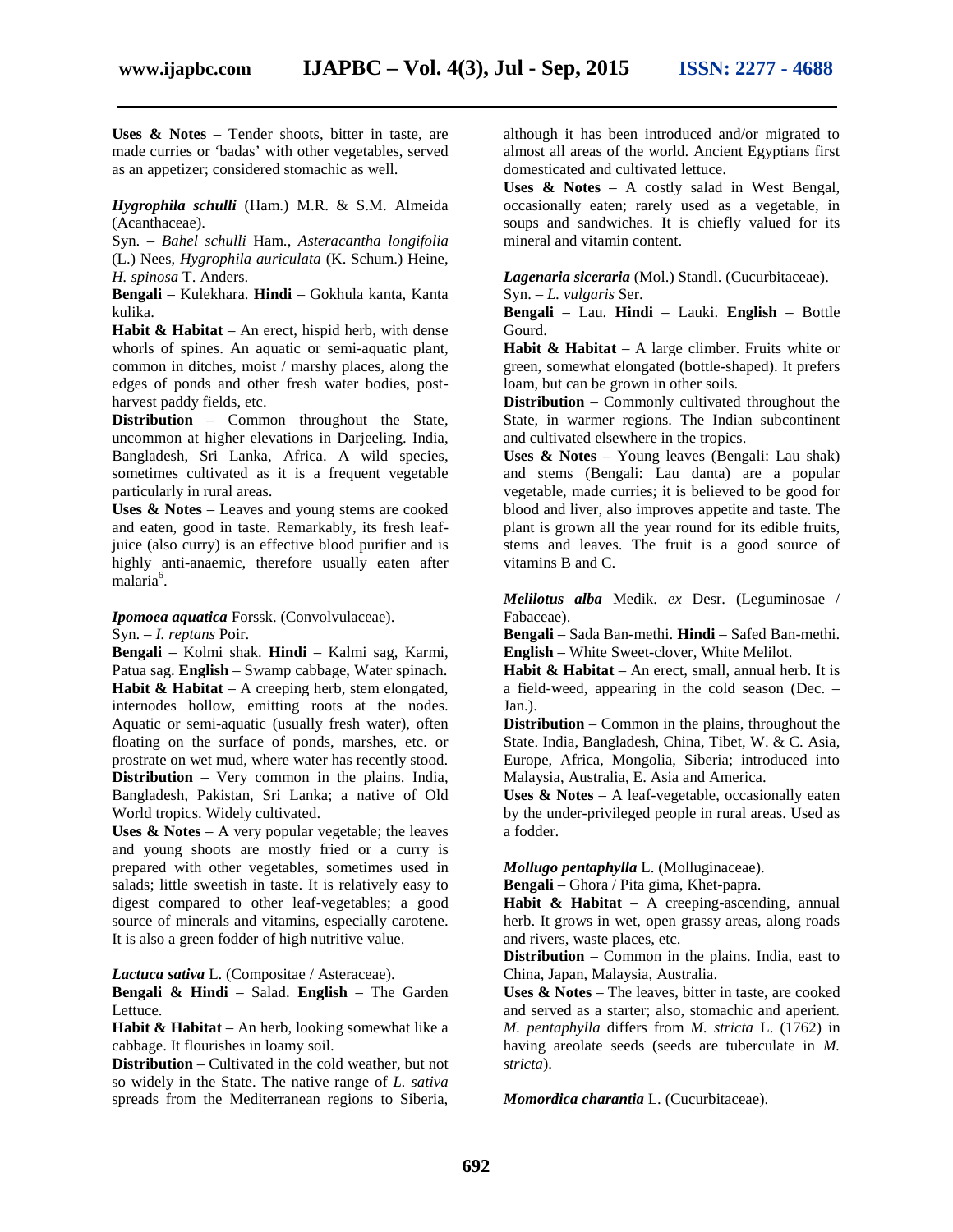**Bengali** – Uchche, Korola. **Hindi** – Karela. **English** – Bitter gourd.

**Habit & Habitat** – A creeping or climbing annual herb. It grows well in loamy and clayey soils.

**Distribution** – Widely cultivated in the plains, throughout the State. India, Bangladesh, Myanmar, Sri Lanka, cultivated elsewhere in the tropics. Also, found as an escape.

**Uses & Notes** – Tender shoots and leaves are pasted (often with potato) and made delicious 'badas' or cakes, served as an appetizer and it revives taste buds after fever; also those are made curries with other vegetables. It is good for liver and is effective against bilious affections. Leaves are a source of calcium, carotene, riboflavin and ascorbic acid. *M. charantia* L. var. *charantia* (Bengali – Korola; fruits larger) and var. *muricata* (Willd.) Chakrav. (Bengali – Uchche; fruits smaller) are both widely cultivated in the State.

#### *Momordica cochinchinensis* Spreng.

**Bengali** – Kakrol. **Hindi** – Gulkakra.

**Habit & Habitat** – A creeper or climber. It grows best in loam.

**Distribution** – Now thoroughly cultivated in the plains. India, cultivated elsewhere in the tropics.

**Uses & Notes** – Young leaves are cooked and eaten.

# *Moringa oleifera* Lam. (Moringaceae).

Syn. – *M. pterygosperma* Gaertn.

**Bengali** – Sajina, Sojne shak. **Hindi** – Sainjna / Saijan sag. **English** – Drumstick tree, Horse Radish tree.

**Habit & Habitat** – A small, weak tree, with corky bark, soft wood and pungent smell. It can grow in moist to arid / semi-arid situations.

**Distribution** – Commonly planted in gardens in the plains, also self-sown. The Indian subcontinent, Africa, Turkey.

**Uses & Notes** – Young leaves, rich in vitamins A and C, are fried or made curries (often with coconut endosperm), which is indeed a delicious dish.

# *Nyctanthes arbor-tristis* L. (Verbenaceae).

**Bengali** – Siuli, Sefali. **Hindi** – Harsinghar, Seoli. **English** – Night Jasmine.

**Habit & Habitat** – A large shrub or small tree, deciduous. A mesophytic species, it grows in loamy to rocky situations.

**Distribution** – Fairly common in all gardens; also found inside dry mixed deciduous forests on slopes. India, Bangladesh, Sri Lanka, Nepal, Myanmar, cultivated elsewhere in the tropics.

**Uses & Notes** – Young leaves are pasted in mortar and pestle, prepared 'badas' or cakes, also used in soups; it has a pleasant flavour and it helps to regain

taste of the tongue after viral fever. The vegetable use of the leaves of *N. arbor-tristis* is less known in villages, and almost unknown in urban areas.

# *Ocimum tenuiflorum* L. (Labiatae / Lamiaceae).

Syn. – *O. sanctum* L. **Bengali & Hindi** – Tulsi. **English** – The Holy Basil, the Sacred Basil.

**Habit & Habitat** – A profusely branched undershrub. It grows well in moderate climate, in loam to clay.

**Distribution** – Throughout the State; widely cultivated as a holy family-plant, also found as escape from cultivation. The Indian subcontinent, S.W. Asia, Myanmar, Nepal, China, Thailand, Malaysia and Australia.

**Uses & Notes** – The holy leaves are sometimes taken as a salad, which is stomachic as well. Two types of this plant are common – the green type (called 'Sri Tulsi') and the purple type (called 'Krishna Tulsi'). The name *O. sanctum* is, however, much more popular than the correct name of the species *O. tenuiflorum*.

# *Oxalis corniculata* L. (Oxalidaceae).

**Bengali** – Amrul, Amrul shak. **Hindi** – Amboti, Amrul sag. **English** – Indian Sorrel.

**Habit & Habitat** – A small, creeping, perennial herb; variable in shape and size of leaflets, and degree of hairiness. It occurs in cultivated ground, gardens, by roadsides, river banks, edges of ponds and forests, wall-margins, shady places, etc.

**Distribution** – Common everywhere. Pantropical; wild, also cultivated.

**Uses & Notes** – The leaves are sour in taste, made curries, chutneys, pickles, etc., which are quite popular and said to be effective against amoeboid dysentery, and it helps to regain taste of the tongue after viral fever. Also, used as a salad. Leaves are a good source of oxalic acid, Vitamin C and carotene.

# *Paederia foetida* L. (Rubiaceae).

**Bengali** – Gandal-pata. **Hindi** – Gandhali, Somraj.

**Habit & Habitat** – A slender, shrubby climber. It is found in open areas and edges of forests, on the hedges.

**Distribution** – Common in the central and southern parts. India, Bangladesh, Nepal, Indo-China, Malaysia. Wild, occasionally planted in the gardens.

**Uses & Notes** – Interestingly, fresh leaves when pasted in mortar and pestle, emits an unpleasant smell, but when cooked – made 'badas' or cakes and given in soups / curries, is quite tasty without such smell. It is a favourite leaf-vegetable among the native people. It removes bowel troubles.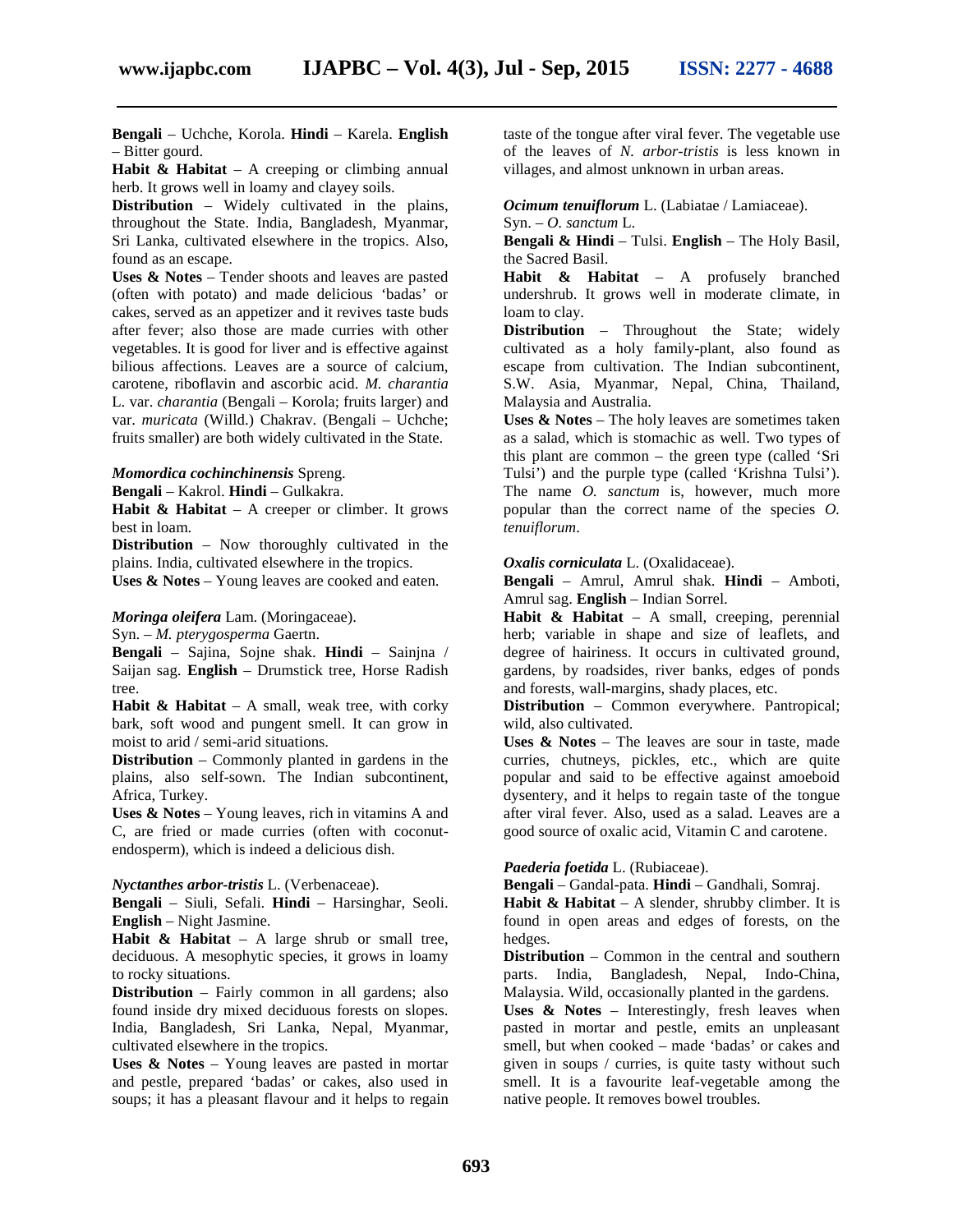*Polycarpon prostratum* (Forsk.) Aschers. & Schweinf. (Caryophyllaceae).

Syn. – *Alsine prostrata* Forsk., *Polycarpon loeflingiae* (Wall. *ex* Wt. *et* Arn.) Benth. *et*

Hook. f.

**Bengali** – Ghima. **Hindi** – Sureta.

**Habit & Habitat** – A prostrate or decumbent ascending, annual herb. In open, moist or dry areas, post-harvest paddy fields, wastelands, rangelands, etc.

**Distribution** – Common throughout. India, tropical Asia, Africa.

**Uses & Notes** – Leaves are made curries, a scarcity vegetable.

*Polygonum plebeium* R. Br. var. *plebeium* (Polygonaceae).

Syn. – *P. roxburghii* Meisn.

**Bengali** – Chikna shak, Dubia shak. **Hindi** – Raniphul.

**Habit & Habitat** – A prostrate, diffusely branched herb; stems often purple tinged. A weed in cultivated ground; it is fairly common in paddy fields, marshy situations, waste places, etc.

**Distribution** – Abundant in coastal areas of the State, not so common in other parts. Paleotropics.

**Uses & Notes** – Leaves are cooked and eaten. It is available in winter months (Dec. – Feb.) and is said to cure bowel complaints.

*Raphanus sativus* L. (Cruciferae / Brassicaceae).

**Bengali** – Mulo / Mula shak. **Hindi** – Muli sag. **English** – Radish.

**Habit & Habitat** – A stout, annual herb. It grows best in loamy soil, rich in humus.

**Distribution** – Commonly cultivated. It is now grown in different parts of the world.

**Uses & Notes** – Tender leaves are fried or made curries, which are liked due to its typical flavour. It is mainly a cold weather crop, but cultivated in other seasons as well. Mature leaves are used as fodder.

*Rorippa indica* (L.) Hiern (Cruciferae / Brassicaceae).

Syn. – *Sisymbrium indicum* L., *Nasturtium indicum* (L.) DC.

**Bengali** – Bon sorisa.

**Habit & Habitat** – An erect, annual or biennial herb. It grows well in loamy soil.

**Distribution** – A common weed in cultivated fields and in marshy areas. India, Bangladesh, China, Japan, Malaysia.

**Uses & Notes** – The leaves are made curries occasionally, a scarcity vegetable.

*Rumex vesicarius* L. (Polygonaceae).

**Bengali** – Tak-palang. **Hindi** – Chuka sag, Chuka palak sag.**English** – Bladder Dock.

**Habit & Habitat** – An erect, pale green, annual herb. It grows well in loamy soil.

**Distribution** – Occasionally cultivated in the plains. India, Bangladesh.

**Uses & Notes** – Leaves and tender stems, which is sour in taste, is prepared chutneys, also a sour curry with other vegetables such as brinjal, cocoyam, etc. It helps to regain taste of the tongue after various ailments; commonly consumed in rural areas.

*Spinacia oleracea* L. (Chenopodiaceae).

**Bengali** – Palang / Palak shak. **Hindi** – Palak sag. **English** – Garden Spinach.

**Habit & Habitat** – A succulent herb. It grows well in loamy soil.

**Distribution** – Widely cultivated throughout the State, a crop of young plants is very common especially in winter months (Dec. – Jan.); pantropical in cultivation. *S. oleracea* – is native to central and south-western Asia (Iran and neighbouring countries). Ancient Arab traders carried spinach into India.

**Uses & Notes** – Leaves nutritious, spinach curry is very popular, perhaps a must menu in the cold season in every family; also employed in soups and salads.

*Suaeda maritima* Dum. (Chenopodiaceae).

Syn. – *S. nudiflora* Moq.

**Bengali** – Geria shak. **Hindi** – Khari-lani sag. **English** – Common Indian Saltwort.

**Habit & Habitat** – A succulent herb or under-shrub. It grows in salt marshes.

**Distribution** – Abundant in sea-shores (the Bay of Bengal). Along coastal beaches worldwide; an Eurasian element.

**Uses & Notes** – Leaves are sometimes cooked and eaten.

*Tamarindus indica* L. (Leguminosae / Fabaceae).

**Bengali** – Tentul (-pata). **Hindi** – Imli, Amli (-patta). **English** – Tamarind.

**Habit & Habitat** – A large, evergreen tree. It occurs in loamy to clayey soils.

**Distribution** – A common tree in the State. Pantropical, supposed to be a native of Africa.

**Uses & Notes** – Tender-most leaves, sour in taste, are made chutneys / sour-curries.

#### *Trichosanthes anguina* L. (Cucurbitaceae).

**Bengali** – Chichinga. **Hindi** – Chachinda. **English** – Snake Gourd.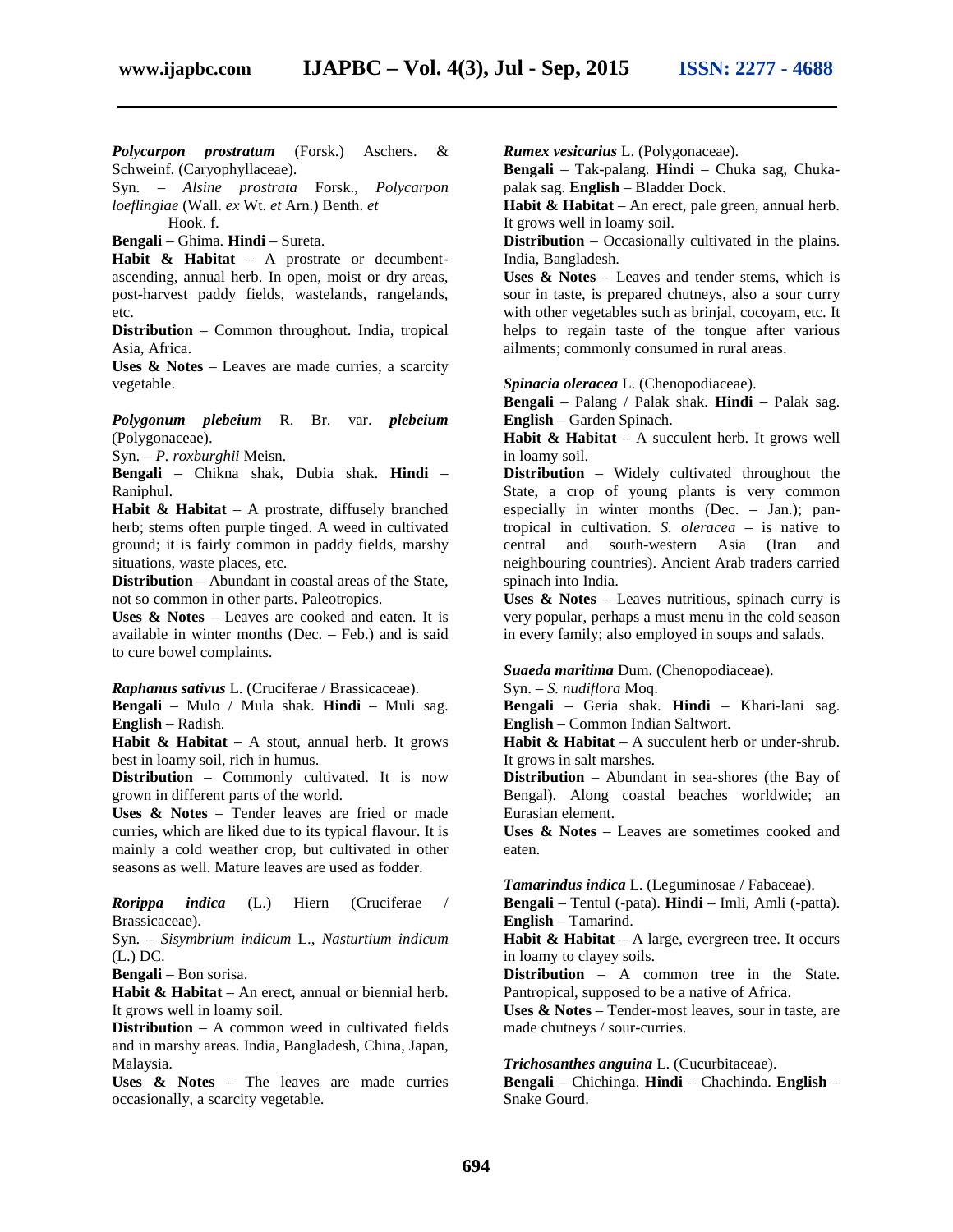**Habit & Habitat** – A considerable climber, fruits hanging. It grows well in moist loamy soil.

**Distribution** – Cultivated fairly generally throughout the plains. The Indian subcontinent and grown elsewhere in the tropics. Also, found as an escape.

**Uses & Notes** – Leaves are fried or made curries occasionally, a scarcity vegetable.

# *Trichosanthes dioica* Roxb.

**Bengali** – Potol (-pata). **Hindi** – Palwal / Parwal ( patta). **English** – Pointed Gourd, Parwal.

**Habit & Habitat** – A creeping, dense, annual herb. It flourishes in loamy soil.

**Distribution** – Commonly cultivated all over the plains. India, Bangladesh. Also, found as an escape from cultivation.

**Uses & Notes** – The leaves are bitter (but, the fruits are not bitter), fried or made into a curry, served as an appetizer. It is good for liver and revives taste buds.

*Trigonella corniculata* L. (Leguminosae / Fabaceae). **Bengali** – Piring shak. **Hindi** – Kasuri-methi / Kasturi-methi / Champa-methi sag.

**Habit & Habitat** – An erect, annual herb. It grows better in loamy soil.

**Distribution** – Cultivated in the plains, also found as an escape from cultivation. India, Bangladesh, Sri Lanka.

**Uses & Notes** – A curry of its leaves and tender stems having a typical flavour is a savoury dish; a cold weather crop. The plant contains the alkaloid – diosgenin. Also, used as fodder.

## *Trigonella foenum-graecum* L.

**Bengali** – Methi shak. **Hindi** – Methi / Muthi sag. **English** – Fennel, Fenugreek.

**Habit & Habitat** – An erect, annual herb. It prefers loamy soil.

**Distribution** – Commonly cultivated throughout the plains, also found as an escape from cultivation. The Indian subcontinent, Arabia, southern Europe.

**Uses & Notes** – Leaves and tender stems, along with other vegetables e.g. potato, gourd, brinjal, etc. are made into a tasty curry having a special flavour. The plant contains the alkaloid – trigonelline. The plant is also used as fodder and grown for soil improvement. Usually it is a cold season crop.

# **DISCUSSION**

Leaves and fronds of different species, whether eaten as a vegetable or salad or both in West Bengal State, can be seen at a glance in Table 1. A total of 71 plant species / subspecies / varieties (pteridophyta – 7, and angiosperms – 64) have been recorded here. Leaves

of a number of species of the families Cucurbitaceae and Cruciferae / Brassicaceae are edible. Among the genera, *Amaranthus* offering five species is the most prominent one in the State as regards the number of species taken as a leaf-vegetable. Further investigation in the closely related species of the above-enumerated 71 plant members might reveal their potential to be used as a leaf-vegetable and/or salad for human consumption across the world.

Human teeth pattern is more suitable to vegetarian dishes than being 'non-veg' or carnivorous. However, leaf-vegetables and salads should not be eaten during stomach upset, as those are not easy to digest compared to the fruit-vegetables; after seven days (at least) from complete recovery, the leaf-vegetables and salads can be consumed again. For the same reason (i.e. as those are not digestion-friendly), the leaf-vegetables and salads should preferably be avoided in dinner.

While 'Palang' is *Spinacia oleracea* belonging to the family Chenopodiaceae, 'Tak-palang' is *Rumex vesicarius* of the family Polygonaceae; the former is sweetish and widely consumed across the State, but the latter is sour (sour  $=$  'tak' in Bengali) in taste and occasionally eaten in rural areas.

The most commonly eaten leaf-vegetables are – *Marsilea minuta, Amaranthus tricolor, Azadirachta indica, Basella alba, Brassica oleracea* var.*capitata, Centella asiatica, Glinus oppositifolius, Ipomoea aquatica, Lagenaria siceraria, Raphanus sativus, Spinacia oleracea* and *Trigonella foenum-graecum*. 'Chikna-sak' (*Polygonum plebeium* var. *plebeium*) is consumed mainly in the rural areas of coastal West Bengal. It is noteworthy that very few people know the leaves of *Nyctanthes arbor-tristis* are crushed and pasted with a little water in a mortar-pestle and a tasty *'bara'* or a kind of local cake can be prepared (after little frying). However, the medicinal use of the aqueous leaf extract of *N. arbor-tristis*, which is an effective febrifuge, is well known. People in villages believe that the curry of *Marsilea minuta* induces sound sleep.

Unlike fruit-salads e.g. cucumber and tomatoes (and leaf-vegetables), leaf-salads are relatively less consumed in West Bengal. The Garden Lettuce (*Lactuca sativa*), not so much cultivated in the State, is occasionally taken as a salad. Leaves of Indian Pennywort – *Centella asiatica* and the Holy Basil – *Ocimum tenuiflorum*, which are abundant in the State, are also occasionally eaten raw with fruit salads, albeit their varied medicinal uses are well known to all. However, the fresh leaves of Coriander – *Coriandrum sativum,* being an adjunct to fruit salads, are often consumed throughout the State.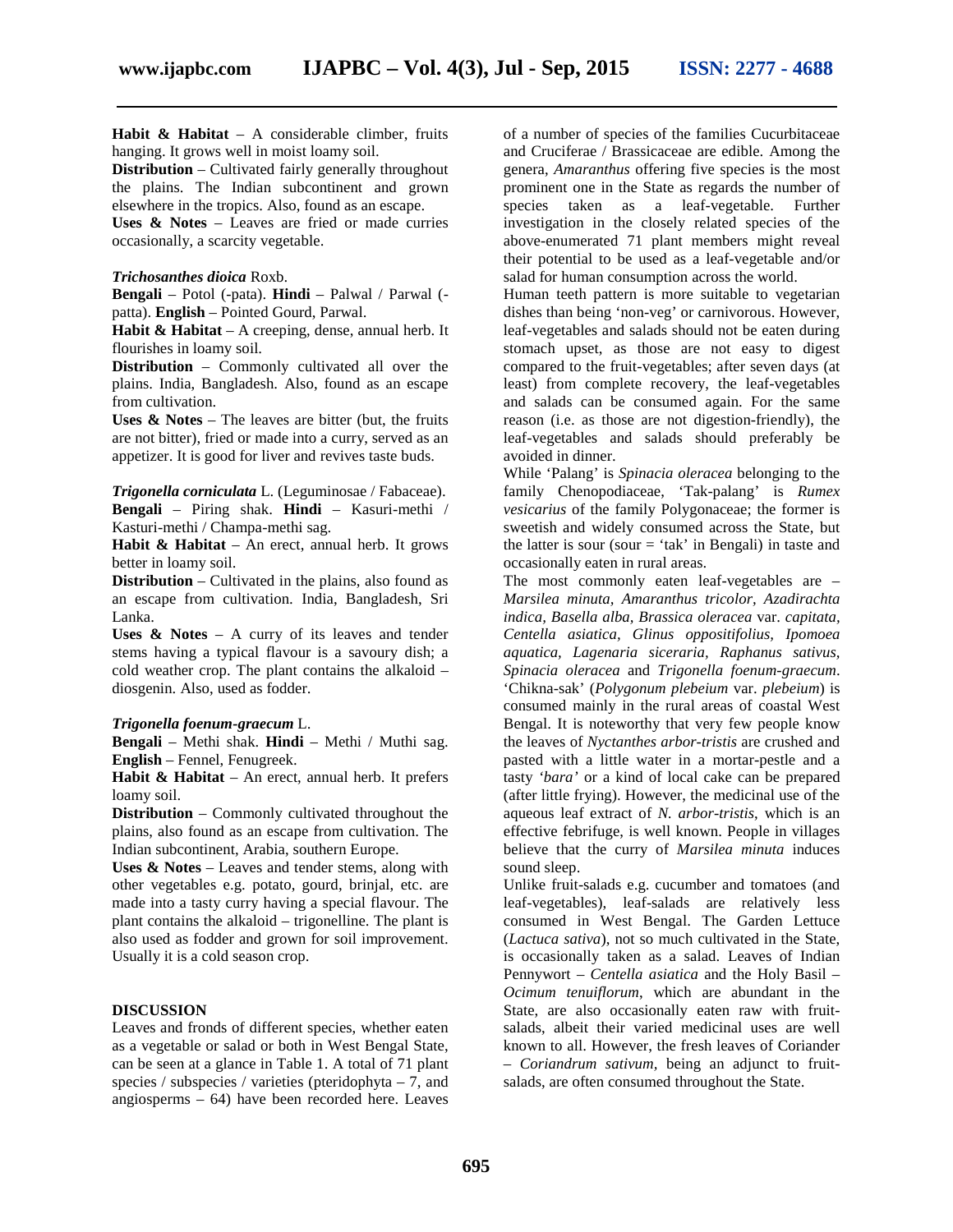Some leaf-vegetables are seasonal, e.g. *Brassica* spp., *Raphanus sativus, Trigonella* spp., *Spinacia oleracea, Allium* spp. etc.; those are essentially cold season crops, but are cultivated in other seasons as well (also available from cold storage throughout the year). These apart, other leaf-crops are grown all year round.

Some leaves appear in the kitchen as almost unavoidable ingredient in curries – as spice, such as the leaves of *Cinnamomum tamala* Nees *et* Eberm. (in Bengali & Hindi – Tejpata; family Lauraceae; fresh or dried leaves), *Murraya koenigii* (L.) Spreng. (in Bengali & Hindi – Currypata; Rutaceae; usually fresh leaves), and Coriander – *Coriandrum sativum* (fresh leaves; treated under 'observations' above). And the fresh leaves of *Piper betle* L. (Bengali & Hindi – Pan; English – Betel; Piperaceae) are widely used as a masticatory with areca nuts.

Leaf-vegetables are cheaper, easily affordable to the under-privileged people. Like many GM (genetically

modified) crops already available in the market, hopefully many such crops of leaf-vegetables will come up in near future.

The knowledge gathered particularly from the people in rural areas of West Bengal about different leaf vegetables and leaf-salads needs to be integrated with<br>modern agricultural methods, and properly modern agricultural methods, and documented<sup>7</sup>. The information given in this paper might be useful for food and nutrition biologists as well as concerned planners for further studies on better utilization and large-scale production of the relevant crops to feed the hunger of burgeoning human population across the globe.

# **ACKNOWLEDGEMENTS**

The author is thankful to the Director of the Botanical Survey of India, Kolkata for allowing him to consult the library in the herbarium CAL.

| Table 1                                                            |  |
|--------------------------------------------------------------------|--|
| Leaves and fronds consumed as vegetables and salads in West Bengal |  |

| <b>Eaten</b> as | Species of angiosperms and pteridophytes                                                                                                                                                                                                                                                                                                                                                                                                                                                                                                                                                                                                                                                                                                                                                                                                                                                                                                                                                                                                                                                                                                                                                                                                            |
|-----------------|-----------------------------------------------------------------------------------------------------------------------------------------------------------------------------------------------------------------------------------------------------------------------------------------------------------------------------------------------------------------------------------------------------------------------------------------------------------------------------------------------------------------------------------------------------------------------------------------------------------------------------------------------------------------------------------------------------------------------------------------------------------------------------------------------------------------------------------------------------------------------------------------------------------------------------------------------------------------------------------------------------------------------------------------------------------------------------------------------------------------------------------------------------------------------------------------------------------------------------------------------------|
| Vegetable       | Leaves: Allium cepa, A. sativum, Amaranthus blitum var. oleracea, A. caudatus, A. spinosus, A. tricolor, A.<br>viridis, Andrographis paniculata, Azadirachta indica, Bacopa monnieri, Basella alba, Benincasa hispida,<br>Boerhavia repens, Brassica juncea, B. rapa ssp. campestris var. campestris, B. rapa ssp. campestris var.<br>glauca, Chenopodium album, Cicer arietinum, Citrullus lanatus, Coccinia grandis, Colocasia esculenta,<br>Corchorus capsularis, C. olitorius, Cucumis melo var. melo, C. melo var. momordica, C. melo var.<br>utilissimus, C. sativus, Cucurbita moschata, C. pepo, Dregea volubilis, Glinus lotoides, G. oppositifolius,<br>Hygrophila schulli, Lagenaria siceraria, Melilotus alba, Mollugo pentaphylla, Momordica charantia var.<br>charantia, M. charantia var. muricata, M. cochinchinensis, Moringa oleifera, Nyctanthes arbor-tristis,<br>Paederia foetida, Polycarpon prostratum, Polygonum plebeium var. plebeium, Raphanus sativus, Rorippa<br>indica, Rumex vesicarius, Suaeda maritima, Tamarindus indica, Trichosanthes anguina, T. dioica,<br>Trigonella corniculata, T. foenum-graecum.<br><b>Fronds:</b> Ampelopteris prolifera, Blechnum orientale, Diplazium polypodioides, Marsilea minuta. |
| Salad           | Leaves: Ocimum tenuiflorum.                                                                                                                                                                                                                                                                                                                                                                                                                                                                                                                                                                                                                                                                                                                                                                                                                                                                                                                                                                                                                                                                                                                                                                                                                         |
| <b>B</b> oth    | Leaves: Brassica nigra, B. oleracea var. capitata, Centella asiatica, Coriandrum sativum, Cucurbita<br>maxima, Enydra fluctuans, Ipomoea aquatica, Lactuca sativa, Oxalis corniculata, Spinacia oleracea.                                                                                                                                                                                                                                                                                                                                                                                                                                                                                                                                                                                                                                                                                                                                                                                                                                                                                                                                                                                                                                           |
|                 | <b>Fronds:</b> Ceratopteris pteridoides, C. thalictroides, Diplazium esculentum.                                                                                                                                                                                                                                                                                                                                                                                                                                                                                                                                                                                                                                                                                                                                                                                                                                                                                                                                                                                                                                                                                                                                                                    |

# **REFERENCES**

- 1. Prain D. Bengal Plants. Vols. I & II, Calcutta, 1903.
- 2. Hodge WH. Fern food of Japan and the problem of toxicity. Amer. Fern J., 1973; 63 (1): 77-80.
- 3. Ambasta SP (Ed.-in-Chief). The Useful Plants of India. National Institute of Science

Communication, Council of Scientific & Industrial Research, New Delhi, 1986.

- 4. Ghosh SR, Ghosh B, Biswas A, Ghosh RK. The Pteridophytic Flora of Eastern India. Vol. 1, Botanical Survey of India, Kolkata, 2004.
- 5. Mcneill J. *et al.* International Code of Nomenclature for algae, fungi, and plants